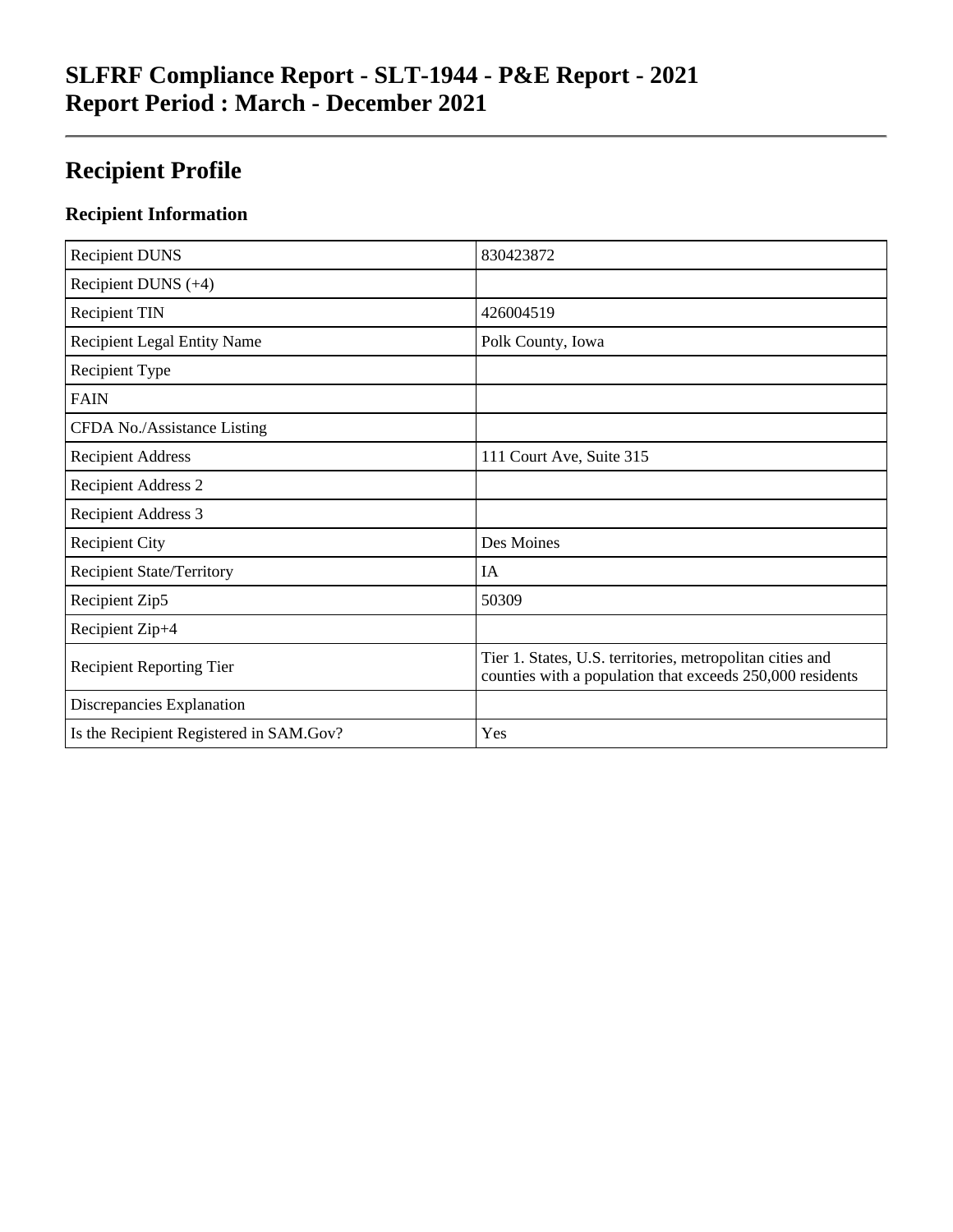# **Project Overview**

## **Project Name: Lost Revenue**

| Project Identification Number   | 6.1                                                                                                                                                                                                                      |
|---------------------------------|--------------------------------------------------------------------------------------------------------------------------------------------------------------------------------------------------------------------------|
| Project Expenditure Category    | 6-Revenue Replacement                                                                                                                                                                                                    |
| Project Expenditure Subcategory | 6.1-Provision of Government Services                                                                                                                                                                                     |
| <b>Total Obligations</b>        | \$24,804,929.00                                                                                                                                                                                                          |
| <b>Total Expenditures</b>       | \$0.00                                                                                                                                                                                                                   |
| <b>Project Description</b>      | The amount of lost revenue through calendar year 2020 has<br>been calculated at \$24,804,929, and Polk County may use<br>ARPA funds for the provision of government services to the<br>extent of this revenue reduction. |

#### **Project Name: Vaccination Incentives**

| Project Identification Number   | 1.1                                                                                                                                                                                                                                                                                                                                                                                                                                                                                                                                                                                                                                                                                                                                                                                                                                                               |
|---------------------------------|-------------------------------------------------------------------------------------------------------------------------------------------------------------------------------------------------------------------------------------------------------------------------------------------------------------------------------------------------------------------------------------------------------------------------------------------------------------------------------------------------------------------------------------------------------------------------------------------------------------------------------------------------------------------------------------------------------------------------------------------------------------------------------------------------------------------------------------------------------------------|
| Project Expenditure Category    | 1-Public Health                                                                                                                                                                                                                                                                                                                                                                                                                                                                                                                                                                                                                                                                                                                                                                                                                                                   |
| Project Expenditure Subcategory | 1.1-COVID-19 Vaccination                                                                                                                                                                                                                                                                                                                                                                                                                                                                                                                                                                                                                                                                                                                                                                                                                                          |
| <b>Total Obligations</b>        | \$613,000.00                                                                                                                                                                                                                                                                                                                                                                                                                                                                                                                                                                                                                                                                                                                                                                                                                                                      |
| <b>Total Expenditures</b>       | \$607,146.76                                                                                                                                                                                                                                                                                                                                                                                                                                                                                                                                                                                                                                                                                                                                                                                                                                                      |
| <b>Project Description</b>      | Polk County continues to recognize the urgency of the<br>COVID-19 pandemic and is committed to the ongoing<br>mitigation and vaccination strategies. The Board of<br>Supervisors continues to support investing ARPA funds to<br>provide additional incentives that will encourage<br>unvaccinated individuals to receive their vaccine. Polk<br>County is currently at 65.6% vaccinated in the eligible<br>population, with 72.7% having at least one dose. Reaching<br>this level of vaccination will provide our community with<br>the added protection, which is critical in protecting those<br>who are unable to be vaccinated and in discouraging the<br>spread of COVID variants. Polk County continues to provide<br>\$25 gift cards for vaccinations in underserved communities<br>and neighborhoods to reach our goal of 75% vaccinated<br>population. |

## **Project Name: Research Study & Public Surveys**

| Project Identification Number   | 7.2                                                                                                                                                                                       |
|---------------------------------|-------------------------------------------------------------------------------------------------------------------------------------------------------------------------------------------|
| Project Expenditure Category    | 7-Administrative and Other                                                                                                                                                                |
| Project Expenditure Subcategory | 7.2-Evaluation and data analysis                                                                                                                                                          |
| <b>Total Obligations</b>        | \$15,550.00                                                                                                                                                                               |
| <b>Total Expenditures</b>       | \$644.68                                                                                                                                                                                  |
| <b>Project Description</b>      | Iowa State University conducted a qualitative and<br>quantitative research study on the ongoing impacts of<br>COVID-19 to small businesses and non-profits in the<br>Central Iowa region. |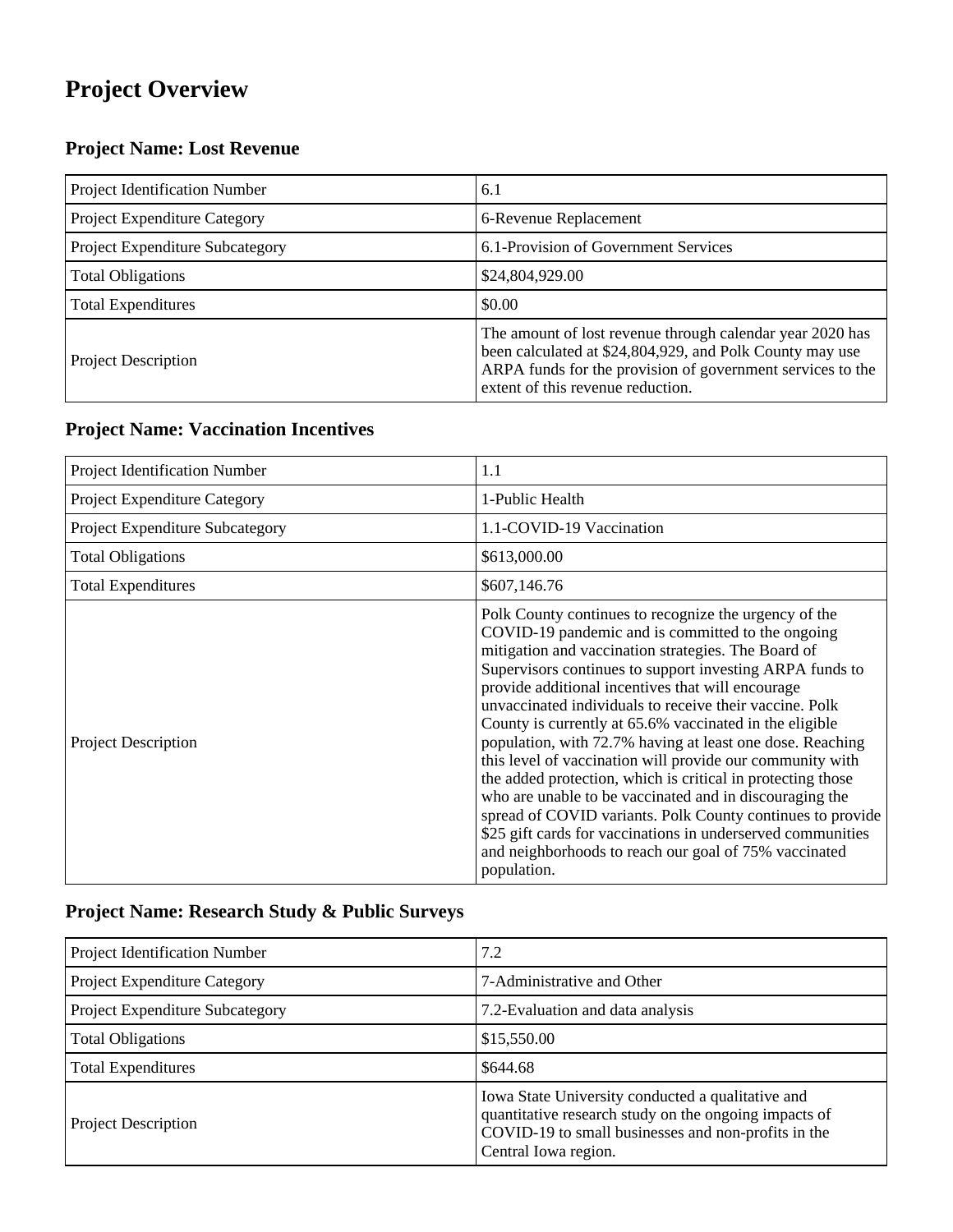### **Project Name: Urban Ag Seeding Partnership**

| <b>Project Identification Number</b> | 5.6                                                                                                                                                                                                                                                                                                                                                                                                        |
|--------------------------------------|------------------------------------------------------------------------------------------------------------------------------------------------------------------------------------------------------------------------------------------------------------------------------------------------------------------------------------------------------------------------------------------------------------|
| <b>Project Expenditure Category</b>  | 5-Infrastructure                                                                                                                                                                                                                                                                                                                                                                                           |
| Project Expenditure Subcategory      | 5.6-Clean Water: Stormwater                                                                                                                                                                                                                                                                                                                                                                                |
| <b>Total Obligations</b>             | \$250,000.00                                                                                                                                                                                                                                                                                                                                                                                               |
| <b>Total Expenditures</b>            | \$0.00                                                                                                                                                                                                                                                                                                                                                                                                     |
| <b>Project Description</b>           | The Urban Ag Seeding Partnership aims at purchasing a<br>specialized cover crop seeder that will be used to create a<br>public/private partnership that builds an increased and<br>sustainable cover crop program in Iowa. Polk County Public<br>Works is helping with this initiative and this effort will be<br>target upstream of the Des Moines metro to improve water<br>quality and reduce flooding. |

#### **Project Name: Crisis Advocacy Response Effort (CARE)**

| Project Identification Number   | 1.10                                                                                                                                                                                                                                                                                                                                                                                                                                                         |
|---------------------------------|--------------------------------------------------------------------------------------------------------------------------------------------------------------------------------------------------------------------------------------------------------------------------------------------------------------------------------------------------------------------------------------------------------------------------------------------------------------|
| Project Expenditure Category    | 1-Public Health                                                                                                                                                                                                                                                                                                                                                                                                                                              |
| Project Expenditure Subcategory | 1.10-Mental Health Services                                                                                                                                                                                                                                                                                                                                                                                                                                  |
| <b>Total Obligations</b>        | \$120,133.00                                                                                                                                                                                                                                                                                                                                                                                                                                                 |
| <b>Total Expenditures</b>       | \$7,972.50                                                                                                                                                                                                                                                                                                                                                                                                                                                   |
| <b>Project Description</b>      | Polk County, Polk County Sheriff's Office, and Polk County<br>Health Services are partnering with the City of Des Moines,<br>Des Moines Police Department (DMPD) and Broadlawns to<br>create Crisis Advocacy Response Effort (CARE). As an<br>expansion of mobile crisis response, a CARE clinician will<br>be located at the DMPD Communications Center to answer<br>mental health calls and dispatch a non-police mobile crisis<br>team, when appropriate. |

#### **Project Name: Emergency Management - Emergency Operating Center: technology upgrade**

| Project Identification Number          | 1.8                                                                                                                                                                                                                                                                                                                                 |
|----------------------------------------|-------------------------------------------------------------------------------------------------------------------------------------------------------------------------------------------------------------------------------------------------------------------------------------------------------------------------------------|
| Project Expenditure Category           | 1-Public Health                                                                                                                                                                                                                                                                                                                     |
| <b>Project Expenditure Subcategory</b> | 1.8-Other COVID-19 Public Health Expenses (including<br>Communications, Enforcement)                                                                                                                                                                                                                                                |
| <b>Total Obligations</b>               | \$579,781.00                                                                                                                                                                                                                                                                                                                        |
| <b>Total Expenditures</b>              | \$0.00                                                                                                                                                                                                                                                                                                                              |
| <b>Project Description</b>             | Upgrading/improvement to current outdated audio/video and<br>control system to current technological standards to aid<br>Emergency Management in supporting responses to public<br>health emergencies by investing in capital improvements to<br>their public facilities to meet pandemic and other emergency<br>operational needs. |

### **Project Name: Affordable and Supportive Service Complex**

| <b>Project Identification Number</b> | 3.10 |
|--------------------------------------|------|
|                                      |      |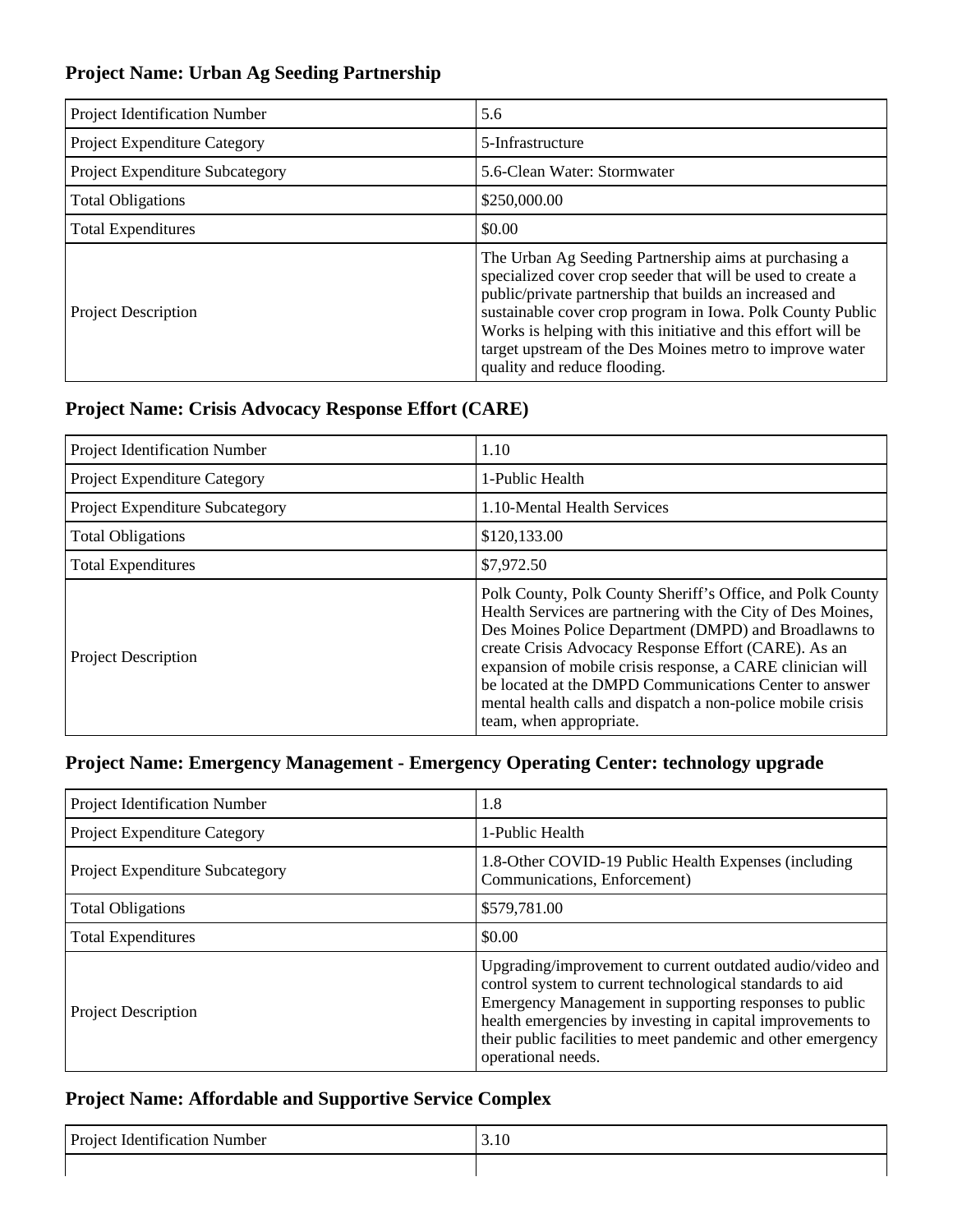| Project Expenditure Category    | 3-Services to Disproportionately Impacted Communities                                                                                                                                                                                                  |
|---------------------------------|--------------------------------------------------------------------------------------------------------------------------------------------------------------------------------------------------------------------------------------------------------|
| Project Expenditure Subcategory | 3.10-Housing Support: Affordable Housing                                                                                                                                                                                                               |
| <b>Total Obligations</b>        | \$1,000,000.00                                                                                                                                                                                                                                         |
| <b>Total Expenditures</b>       | \$1,000,000.00                                                                                                                                                                                                                                         |
| <b>Project Description</b>      | A conversion of an under-utilized hotel into a 40 unit<br>affordable and supportive service complex owned and<br>operated by Anawim. This investment successfully<br>leveraged an additional \$3 million in federal funds to assist<br>with this work. |

### **Project Name: IEC Public Facility Maintenance Surcharge**

| Project Identification Number          | 2.131                                                                                                                                                                                                                                                                                                                |
|----------------------------------------|----------------------------------------------------------------------------------------------------------------------------------------------------------------------------------------------------------------------------------------------------------------------------------------------------------------------|
| Project Expenditure Category           | 2-Negative Economic Impacts                                                                                                                                                                                                                                                                                          |
| <b>Project Expenditure Subcategory</b> | 2.13-Other Economic Support                                                                                                                                                                                                                                                                                          |
| <b>Total Obligations</b>               | \$290,000.00                                                                                                                                                                                                                                                                                                         |
| <b>Total Expenditures</b>              | \$224,747.70                                                                                                                                                                                                                                                                                                         |
| <b>Project Description</b>             | Iowa Events Center (IEC) managed facilitates experienced<br>negative economic impacts due to the COVID-19 pandemic.<br>ARPA funds can be expended to aid in tourism and<br>hospitality industries, and \$290,000 is earmarked to support<br>these operations on an as-needed basis until the facility<br>stabilizes. |

### **Project Name: Everystep - Healthy Homes Iowa**

| Project Identification Number   | 1.12                                                                                                                                                       |
|---------------------------------|------------------------------------------------------------------------------------------------------------------------------------------------------------|
| Project Expenditure Category    | 1-Public Health                                                                                                                                            |
| Project Expenditure Subcategory | 1.12-Other Public Health Services                                                                                                                          |
| <b>Total Obligations</b>        | \$195,000.00                                                                                                                                               |
| <b>Total Expenditures</b>       | \$0.00                                                                                                                                                     |
| <b>Project Description</b>      | As part of other public health services, this project funds<br>Healthy Homes Iowa operational expenses, home asthma<br>remediation and home modifications. |

## **Project Name: IEC Hotel Corp - Lost Revenue**

| Project Identification Number   | 2.10                                                                                                                                                                                                                               |
|---------------------------------|------------------------------------------------------------------------------------------------------------------------------------------------------------------------------------------------------------------------------------|
| Project Expenditure Category    | 2-Negative Economic Impacts                                                                                                                                                                                                        |
| Project Expenditure Subcategory | 2.11-Aid to Tourism, Travel, or Hospitality                                                                                                                                                                                        |
| <b>Total Obligations</b>        | \$3,698,061.00                                                                                                                                                                                                                     |
| <b>Total Expenditures</b>       | \$411,000.00                                                                                                                                                                                                                       |
|                                 | Iowa Event Center-Hotel Corp experienced negative<br>economic impacts due to the COVID-19 pandemic. ARPA<br>funds can be expended to aid in tourism and hospitality<br>industries, and \$3.7 million is earmarked to support these |
| <b>Project Description</b>      |                                                                                                                                                                                                                                    |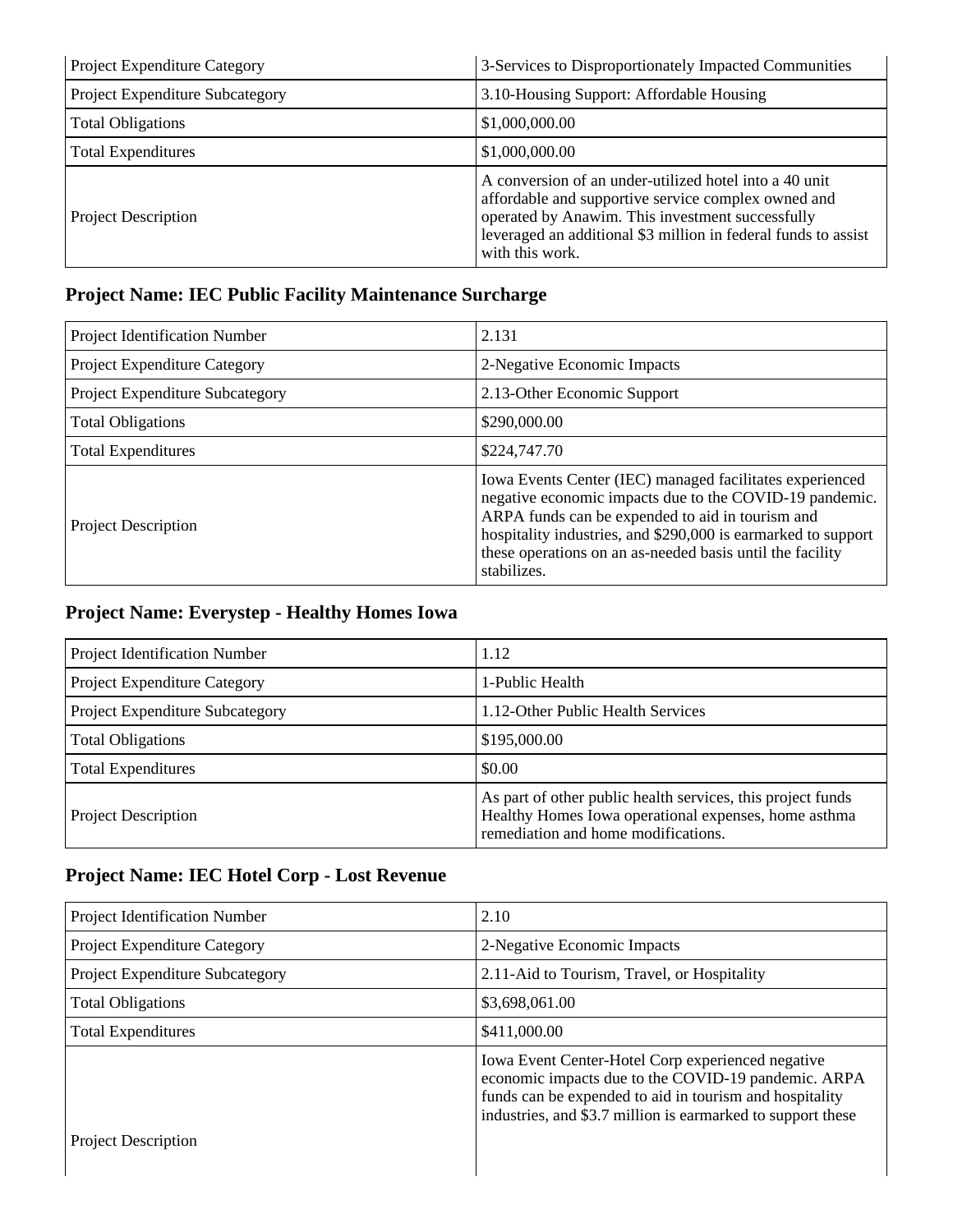|  | operations on an as-needed basis until the facility stabilizes.<br>This is a grant to replace lost revenue for Iowa Event Center<br>Hotel Corporation. |
|--|--------------------------------------------------------------------------------------------------------------------------------------------------------|
|--|--------------------------------------------------------------------------------------------------------------------------------------------------------|

## **Project Name: IEC Hotel Operating Expenses**

| Project Identification Number   | 2.112                                                                                                                                                                                                                                                                                     |
|---------------------------------|-------------------------------------------------------------------------------------------------------------------------------------------------------------------------------------------------------------------------------------------------------------------------------------------|
| Project Expenditure Category    | 2-Negative Economic Impacts                                                                                                                                                                                                                                                               |
| Project Expenditure Subcategory | 2.11-Aid to Tourism, Travel, or Hospitality                                                                                                                                                                                                                                               |
| <b>Total Obligations</b>        | \$2,376,759.00                                                                                                                                                                                                                                                                            |
| <b>Total Expenditures</b>       | \$2,092,023.00                                                                                                                                                                                                                                                                            |
| <b>Project Description</b>      | The Hilton Hotel experienced negative economic impacts<br>due to the COVID-19 pandemic. ARPA funds can be<br>expended to aid in tourism and hospitality industries, and<br>\$2.4 million is earmarked to support these operations on an<br>as-needed basis until the facility stabilizes. |

### **Project Name: Iowa Events Center**

| Project Identification Number          | 2.111                                                                                                                                                                                                                                                                                                                   |
|----------------------------------------|-------------------------------------------------------------------------------------------------------------------------------------------------------------------------------------------------------------------------------------------------------------------------------------------------------------------------|
| <b>Project Expenditure Category</b>    | 6-Revenue Replacement                                                                                                                                                                                                                                                                                                   |
| <b>Project Expenditure Subcategory</b> | 6.1-Provision of Government Services                                                                                                                                                                                                                                                                                    |
| <b>Total Obligations</b>               | \$1,635,180.00                                                                                                                                                                                                                                                                                                          |
| <b>Total Expenditures</b>              | \$0.00                                                                                                                                                                                                                                                                                                                  |
| <b>Project Description</b>             | Iowa Events Center (IEC) managed facilities experienced<br>negative economic impacts due to the COVID-19 pandemic.<br>ARPA funds can be expended to aid in tourism and<br>hospitality industries, and \$1.6 million is earmarked to<br>support these operations on an as-needed basis until the<br>facility stabilizes. |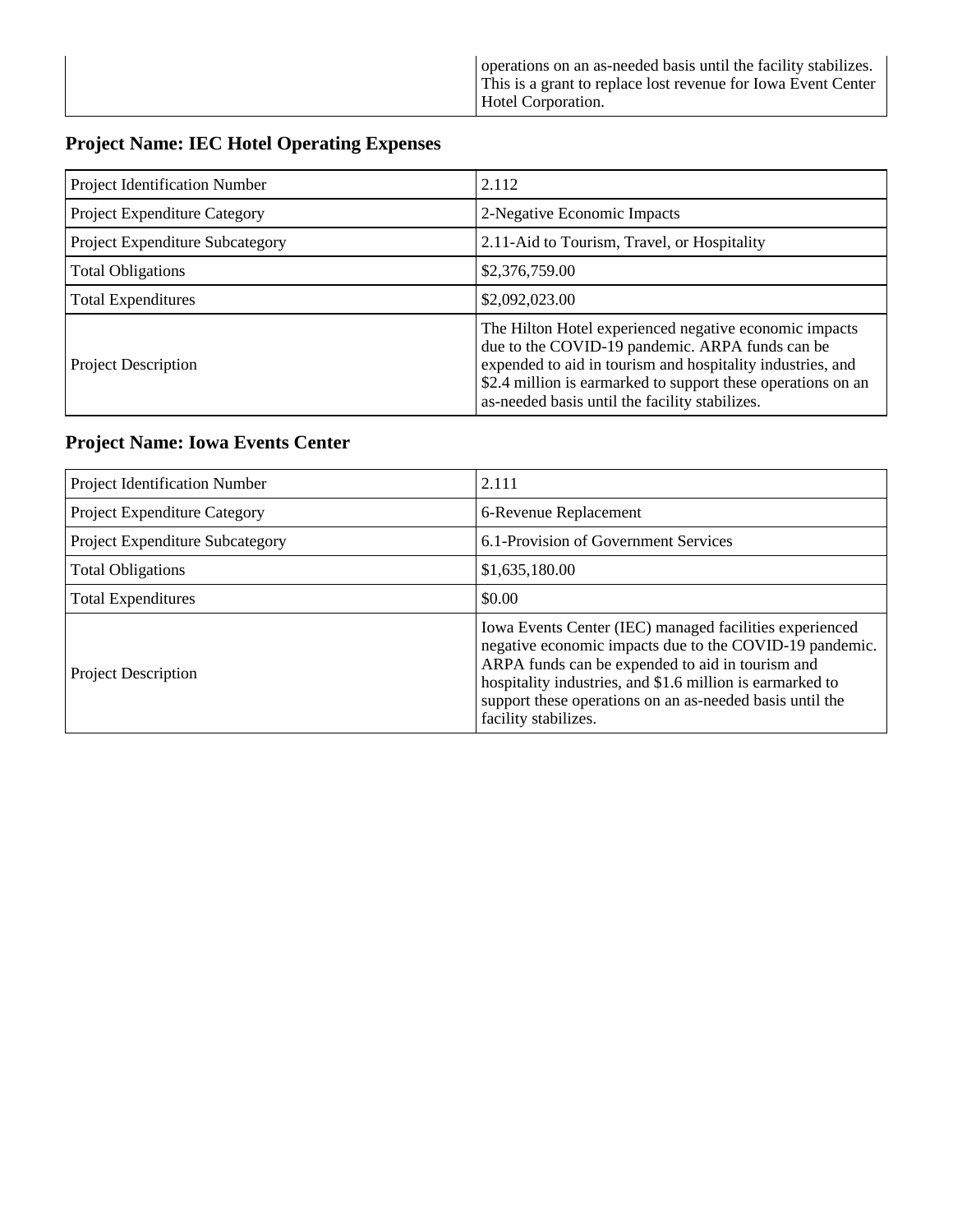# **Subrecipients**

## **Subrecipient Name: Everystep**

| <b>DUNS</b>                             |                  |
|-----------------------------------------|------------------|
| DUNS $(+4)$                             |                  |
| <b>TIN</b>                              | 420680446        |
| Type                                    |                  |
| <b>POC Email Address</b>                |                  |
| Address Line 1                          | 3000 Easton Blvd |
| Address Line 2                          |                  |
| Address Line 3                          |                  |
| City                                    | Des Moines       |
| State                                   | IA               |
| Zip                                     | 50317            |
| $Zip+4$                                 |                  |
| Is the Recipient Registered in SAM.Gov? | N/A              |

## **Subrecipient Name: Anawin Housing, Inc**

| <b>DUNS</b>                             |                            |
|-----------------------------------------|----------------------------|
| DUNS $(+4)$                             |                            |
| <b>TIN</b>                              | 421310967                  |
| Type                                    |                            |
| <b>POC Email Address</b>                | clatcham@anawimhousing.org |
| Address Line 1                          | 1535 Linden St             |
| Address Line 2                          |                            |
| Address Line 3                          |                            |
| City                                    | Des Moines                 |
| <b>State</b>                            | IA                         |
| Zip                                     | 50309                      |
| $Zip+4$                                 |                            |
| Is the Recipient Registered in SAM.Gov? | N/A                        |

### **Subrecipient Name: IEC Hotel Corporation**

| <b>DUNS</b>              |           |
|--------------------------|-----------|
| DUNS $(+4)$              |           |
| <b>TIN</b>               | 474344802 |
| Type                     |           |
| <b>POC Email Address</b> |           |
|                          |           |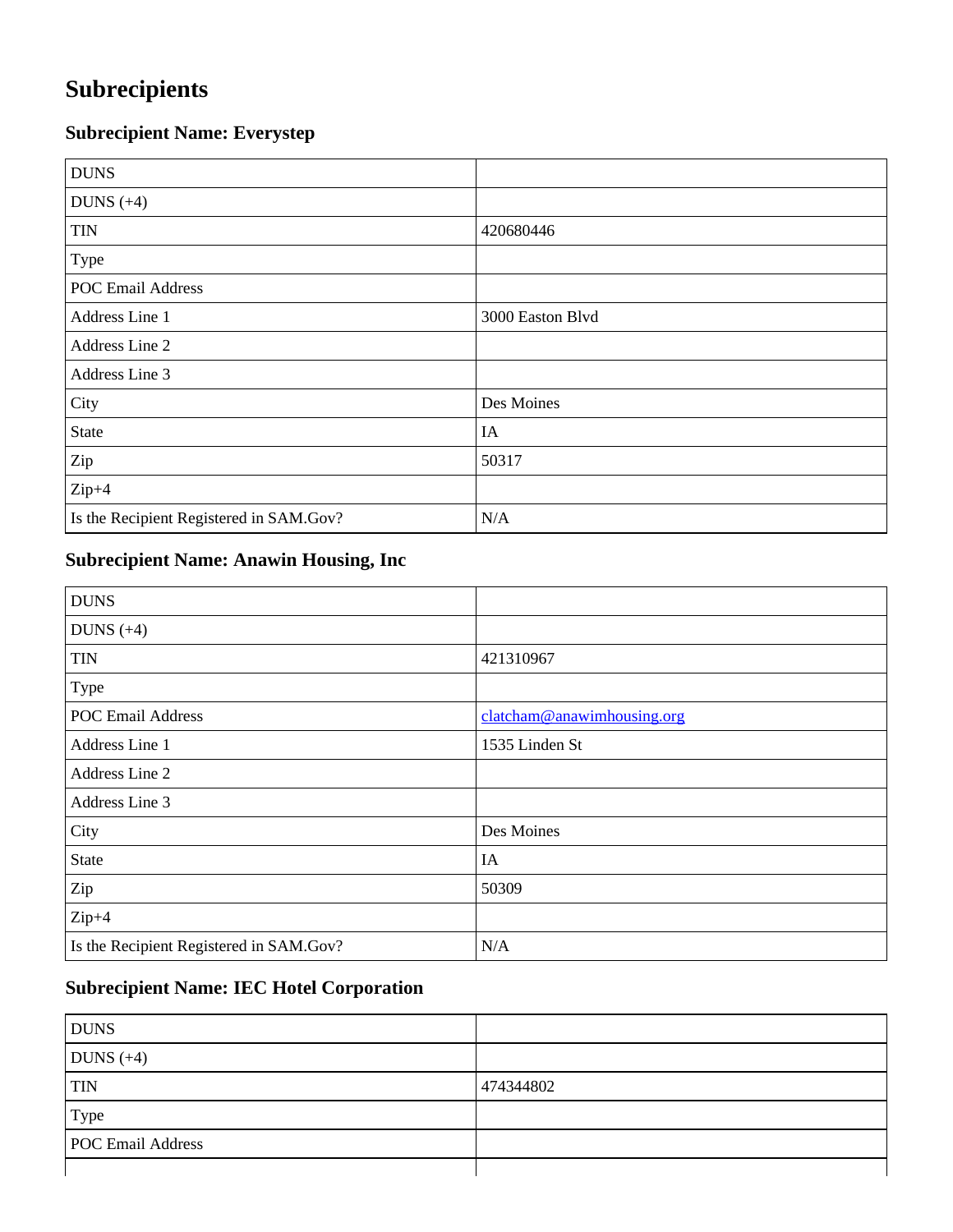| Address Line 1                          | 5000 Westown Parkway Suite 400 |
|-----------------------------------------|--------------------------------|
| Address Line 2                          |                                |
| Address Line 3                          |                                |
| City                                    | <b>West Des Moines</b>         |
| <b>State</b>                            | IA                             |
| Zip                                     | 50266                          |
| $Zip+4$                                 |                                |
| Is the Recipient Registered in SAM.Gov? | N/A                            |

## **Subrecipient Name: Hilton Des Moines Downtown**

| <b>DUNS</b>                             |                         |
|-----------------------------------------|-------------------------|
| DUNS $(+4)$                             |                         |
| <b>TIN</b>                              | 474344802               |
| Type                                    |                         |
| <b>POC Email Address</b>                | zachary.lyon@hilton.com |
| Address Line 1                          | 435 Park St             |
| Address Line 2                          |                         |
| Address Line 3                          |                         |
| City                                    | Des Moines              |
| <b>State</b>                            | IA                      |
| Zip                                     | 50309                   |
| $Zip+4$                                 |                         |
| Is the Recipient Registered in SAM.Gov? | N/A                     |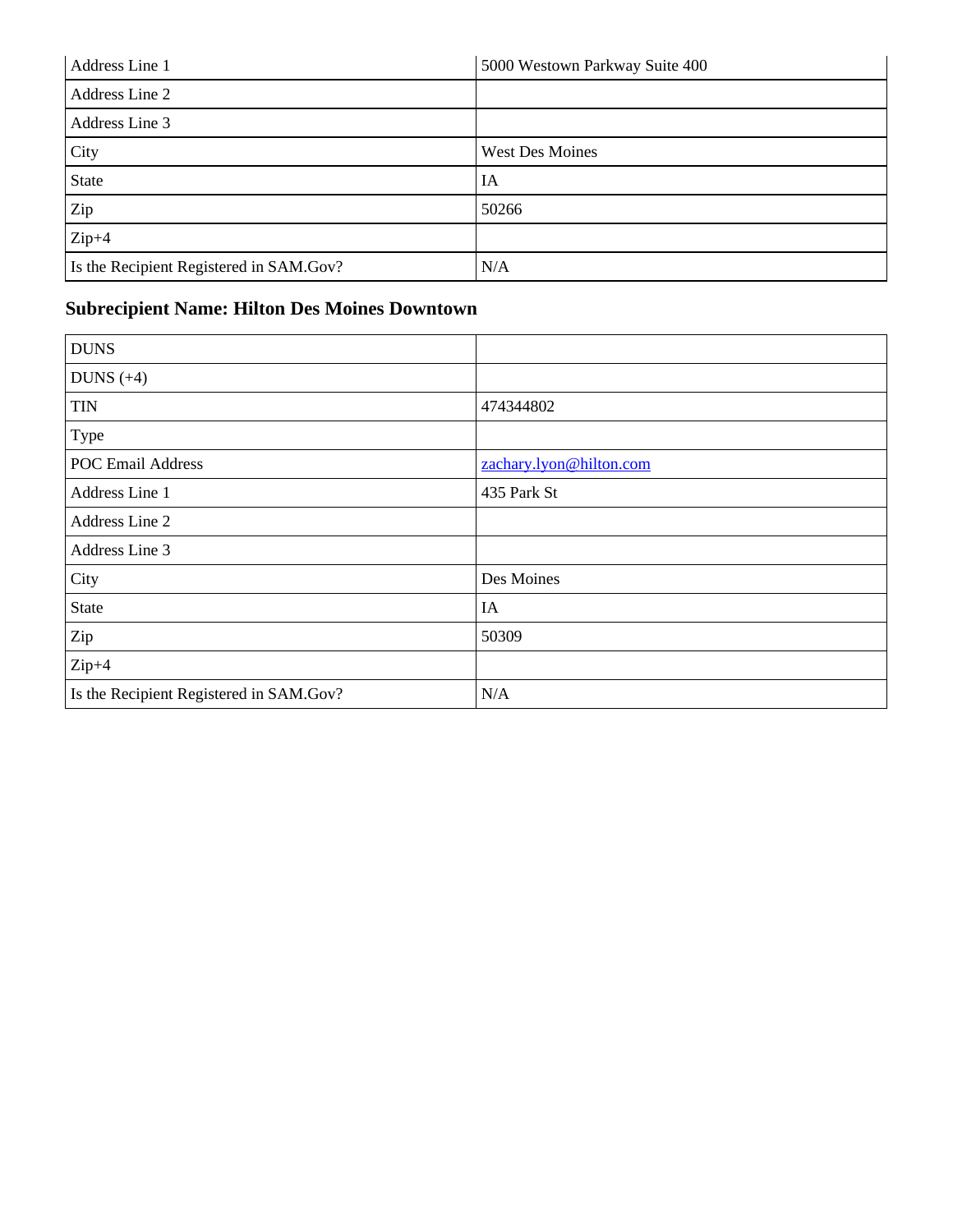# **Subawards**

### **Subward No: 3.10**

| Subaward Type                  | Direct Payment                                                                                                                                    |
|--------------------------------|---------------------------------------------------------------------------------------------------------------------------------------------------|
| <b>Subaward Obligation</b>     | \$1,000,000.00                                                                                                                                    |
| <b>Subaward Date</b>           | 8/31/2021                                                                                                                                         |
| Place of Performance Address 1 | 4845 Merle Hay Rd                                                                                                                                 |
| Place of Performance Address 2 |                                                                                                                                                   |
| Place of Performance Address 3 |                                                                                                                                                   |
| Place of Performance City      | Des Moines                                                                                                                                        |
| Place of Performance State     | IA                                                                                                                                                |
| Place of Performance Zip       | 50317                                                                                                                                             |
| Place of Performance Zip+4     |                                                                                                                                                   |
| Description                    | A conversion of an under-utilized hotel into a 40 unit<br>affordable and supportive service complex owned and<br>operated by Anawim Housing, Inc. |
| Subrecipient                   | Anawin Housing, Inc.                                                                                                                              |
| Period of Performance Start    | 6/1/2022                                                                                                                                          |
| Period of Performance End      | 1/1/2023                                                                                                                                          |

### **Subward No: 2.10**

| Subaward Type                     | Grant: Reimbursable                                                                                                                                                                                                                                                                                                                                                              |
|-----------------------------------|----------------------------------------------------------------------------------------------------------------------------------------------------------------------------------------------------------------------------------------------------------------------------------------------------------------------------------------------------------------------------------|
| Subaward Obligation               | \$3,698,061.00                                                                                                                                                                                                                                                                                                                                                                   |
| <b>Subaward Date</b>              | 8/31/2021                                                                                                                                                                                                                                                                                                                                                                        |
| Place of Performance Address 1    | 730 3rd st                                                                                                                                                                                                                                                                                                                                                                       |
| Place of Performance Address 2    |                                                                                                                                                                                                                                                                                                                                                                                  |
| Place of Performance Address 3    |                                                                                                                                                                                                                                                                                                                                                                                  |
| Place of Performance City         | <b>West Des Moines</b>                                                                                                                                                                                                                                                                                                                                                           |
| <b>Place of Performance State</b> | <b>IA</b>                                                                                                                                                                                                                                                                                                                                                                        |
| Place of Performance Zip          | 50266                                                                                                                                                                                                                                                                                                                                                                            |
| Place of Performance Zip+4        |                                                                                                                                                                                                                                                                                                                                                                                  |
| Description                       | Iowa Events Center-Hotel Corp experience negative<br>economic impact due to the COVID-19 pandemic. ARPA<br>funds can be expended to aid in tourism and hospitality<br>industries and \$3.7 million is earmarked to support these<br>operations on an as-needed basis until the facility stabilizes.<br>This is a grant to replace lost revenue for the IEC Hotel<br>Corporation. |
| Subrecipient                      | <b>IEC Hotel Corporation</b>                                                                                                                                                                                                                                                                                                                                                     |
| Period of Performance Start       | 12/1/2021                                                                                                                                                                                                                                                                                                                                                                        |
| Period of Performance End         | 6/29/2024                                                                                                                                                                                                                                                                                                                                                                        |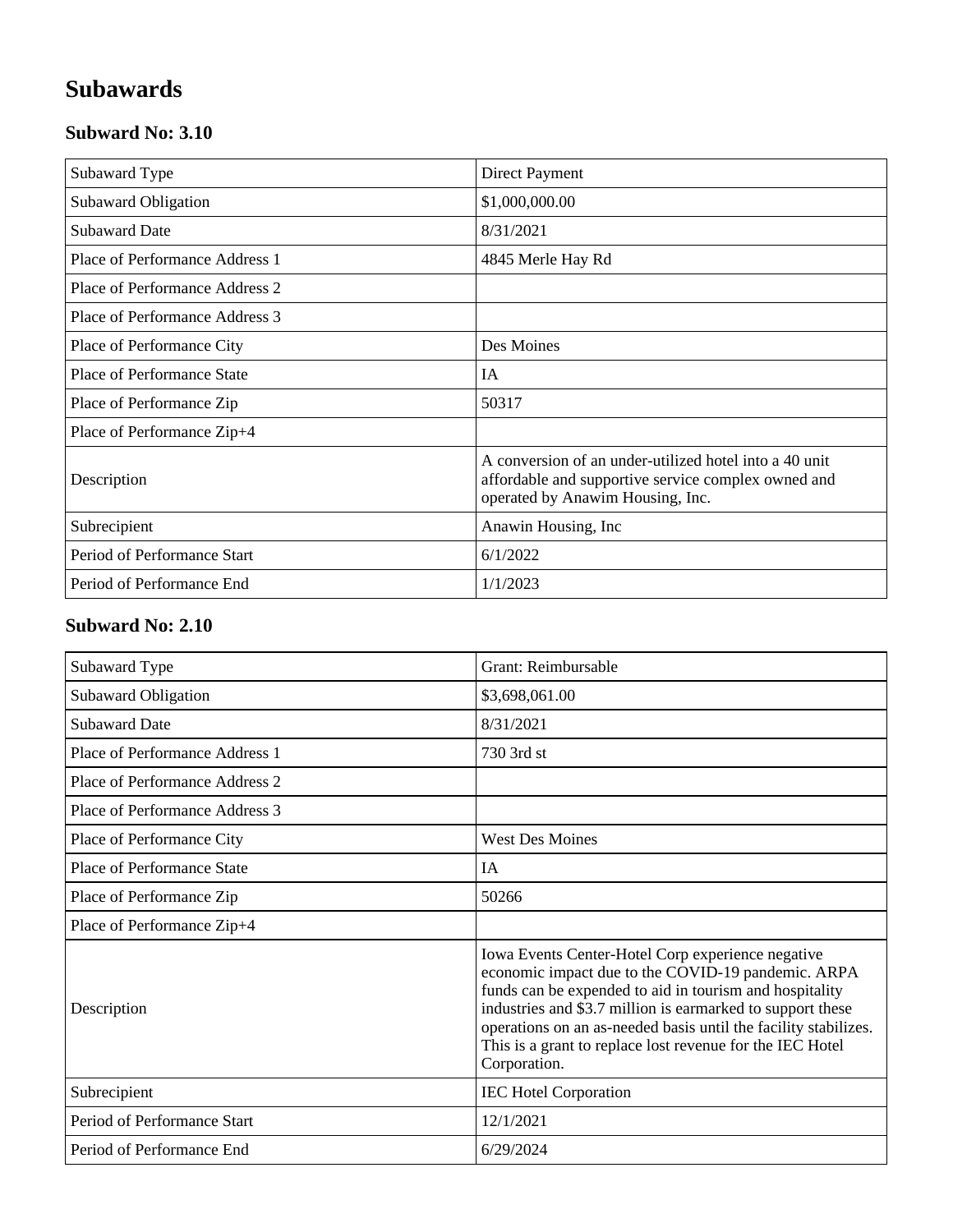# **Expenditures**

### **Aggregate Expenditures more than \$50,000**

### **Expenditure: EN-00070409**

| Project Name                | Affordable and Supportive Service Complex |
|-----------------------------|-------------------------------------------|
| Subaward ID                 | SUB-0066070                               |
| Subaward No                 | 3.10                                      |
| Subaward Type               | Direct Payment                            |
| <b>Subrecipient Name</b>    |                                           |
| <b>Expenditure Start</b>    | 6/1/2022                                  |
| <b>Expenditure End</b>      | 1/31/2023                                 |
| <b>Expenditure Amount</b>   | \$1,000,000.00                            |
| <b>Expenditure Category</b> |                                           |

### **Expenditure: EN-00081005**

| Project Name                | <b>IEC Hotel Corp - Lost Revenue</b> |
|-----------------------------|--------------------------------------|
| Subaward ID                 | SUB-0066628                          |
| Subaward No                 | 2.10                                 |
| Subaward Type               | Grant: Reimbursable                  |
| Subrecipient Name           |                                      |
| <b>Expenditure Start</b>    | 12/1/2021                            |
| <b>Expenditure End</b>      | 12/31/2024                           |
| <b>Expenditure Amount</b>   | \$411,000.00                         |
| <b>Expenditure Category</b> |                                      |

#### **Aggregate Disbursements less than \$50,000**

Expenditure: EN-00079827

| Project Name                             | Vaccination Incentives              |
|------------------------------------------|-------------------------------------|
| <b>Expenditure Category</b>              |                                     |
| Subaward Type (Aggregates)               | <b>Aggregate of Direct Payments</b> |
| Total Quarterly Expenditure Amount       | \$607,146.76                        |
| <b>Total Quarterly Obligation Amount</b> | \$613,000.00                        |

#### Expenditure: EN-00079932

| <b>Project Name</b>         | Research Study & Public Surveys |
|-----------------------------|---------------------------------|
| <b>Expenditure Category</b> |                                 |
|                             |                                 |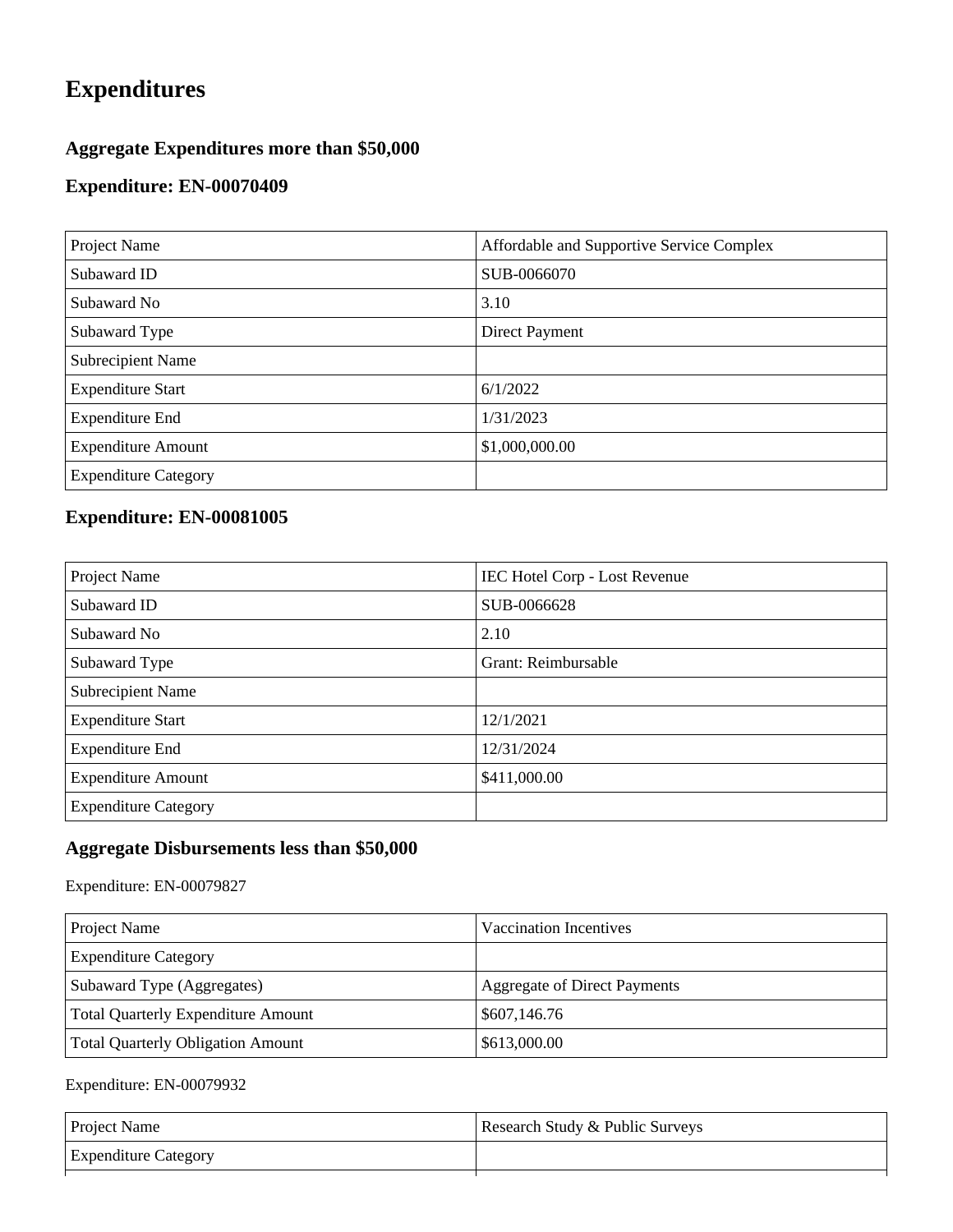| Subaward Type (Aggregates)         | Aggregate of Direct Payments |
|------------------------------------|------------------------------|
| Total Quarterly Expenditure Amount | \$644.68                     |
| Total Quarterly Obligation Amount  | \$15,550.00                  |

#### Expenditure: EN-00080015

| Project Name                              | Crisis Advocacy Response Effort (CARE) |
|-------------------------------------------|----------------------------------------|
| <b>Expenditure Category</b>               |                                        |
| Subaward Type (Aggregates)                | Aggregate of Direct Payments           |
| <b>Total Quarterly Expenditure Amount</b> | \$7,972.50                             |
| Total Quarterly Obligation Amount         | \$120,133.00                           |

#### Expenditure: EN-00079812

| Project Name                             | <b>IEC Public Facility Maintenance Surcharge</b> |
|------------------------------------------|--------------------------------------------------|
| <b>Expenditure Category</b>              |                                                  |
| Subaward Type (Aggregates)               | Aggregate of Direct Payments                     |
| Total Quarterly Expenditure Amount       | \$224,747.70                                     |
| <b>Total Quarterly Obligation Amount</b> | \$290,000.00                                     |

#### Expenditure: EN-00079835

| Project Name                             | <b>IEC Hotel Operating Expenses</b> |
|------------------------------------------|-------------------------------------|
| <b>Expenditure Category</b>              |                                     |
| Subaward Type (Aggregates)               | <b>Aggregate of Direct Payments</b> |
| Total Quarterly Expenditure Amount       | \$2,092,023.00                      |
| <b>Total Quarterly Obligation Amount</b> | \$2,376,759.00                      |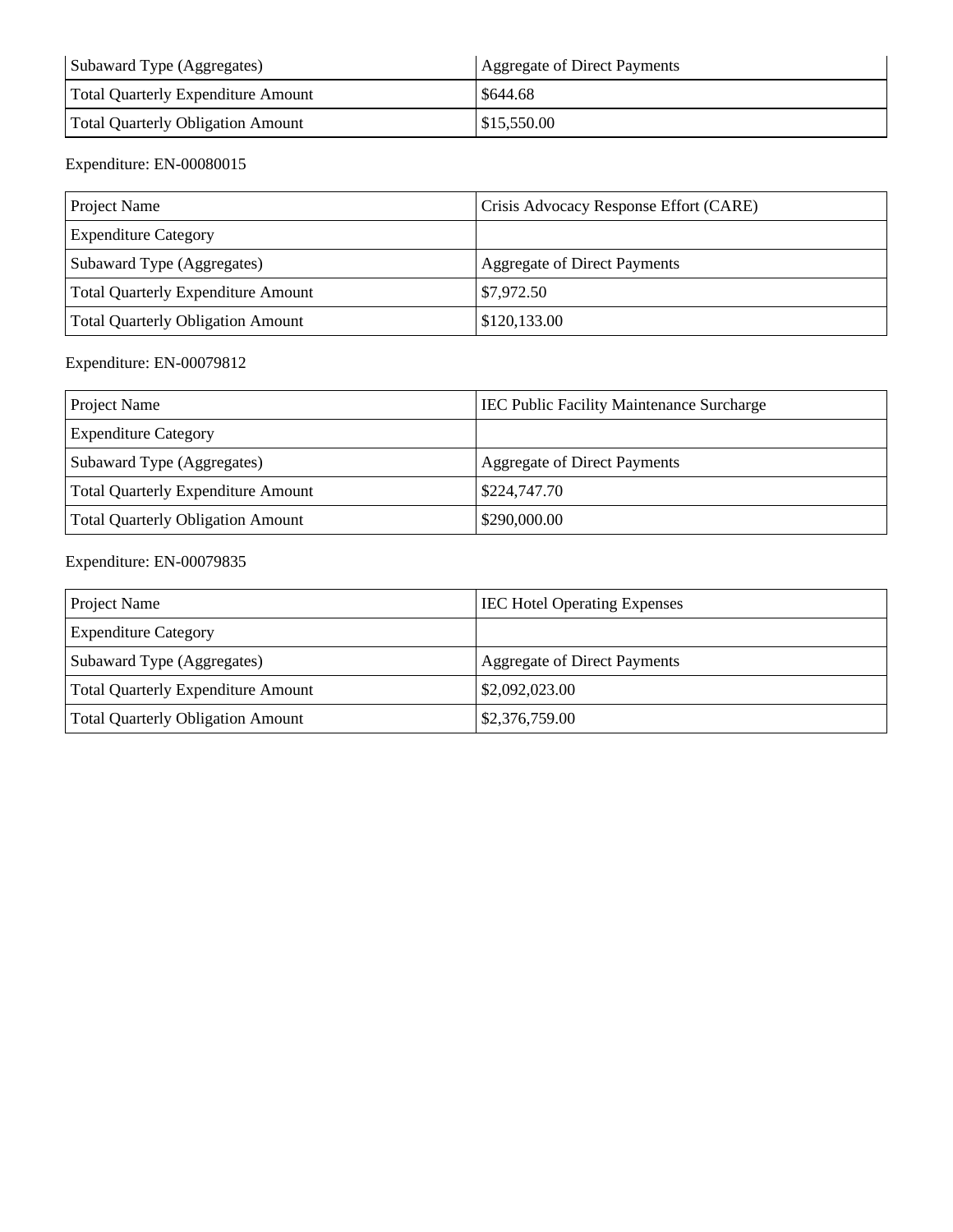# **Report**

## **Federal Financial Reporting**

| Base Year General Revenue                                                                               | \$289,283,852.00                                                                                                                                                                                                        |
|---------------------------------------------------------------------------------------------------------|-------------------------------------------------------------------------------------------------------------------------------------------------------------------------------------------------------------------------|
| <b>Fiscal Year End Date</b>                                                                             | 6/30/2019                                                                                                                                                                                                               |
| Growth Adjustment Used                                                                                  | 6.900%                                                                                                                                                                                                                  |
| Actual General Revenue as of 12 months ended December<br>31, 2020                                       | \$294,726,642.00                                                                                                                                                                                                        |
| Estimated Revenue Loss Due to Covid-19 Public Health<br>Emergency as of December 31, 2020               | \$24,804,929.00                                                                                                                                                                                                         |
| Were Fiscal Recovery Funds used to make a deposit into a<br>pension fund?                               | N <sub>o</sub>                                                                                                                                                                                                          |
| Please provide an explanation of how revenue replacement<br>funds were allocated to government services | From March 3, 2021 through July 31, 2021, Polk<br>County expended \$27.7M for the provision of public<br>safety services. Revenue replacement funds were<br>allocated to cover a portion of this government<br>service. |

## **Questions on Equity and Evidence**

| 1. Do you have a learning agenda, evidence-building plan, or<br>another strategic approach to using evidence and evaluation<br>for the spending outlined in your Recovery Plan?               |  |
|-----------------------------------------------------------------------------------------------------------------------------------------------------------------------------------------------|--|
| 1. If Yes, Please provide a link                                                                                                                                                              |  |
| 2. Do the performance metrics for the projects listed in the<br>Recovery Plan include data disaggregated by race, ethnicity,<br>gender, income, and other relevant factors?                   |  |
| 3. Do you have a full Community Engagement Plan that<br>accompanies the community engagement activities outlined<br>in your Recovery Plan?                                                    |  |
| 3. If Yes, Please provide a link                                                                                                                                                              |  |
| 4. Do you have a public awareness campaign or other<br>planned dissemination activities to make residents and<br>businesses aware of the SLFRF supported projects from<br>your Recovery Plan? |  |
| 4. If Yes, Please describe in 1-2 sentences and provide a<br>link.                                                                                                                            |  |
| 5. What is the total number of performance indicators across<br>all projects in your Recovery Plan (including mandatory<br>performance indicators)?                                           |  |